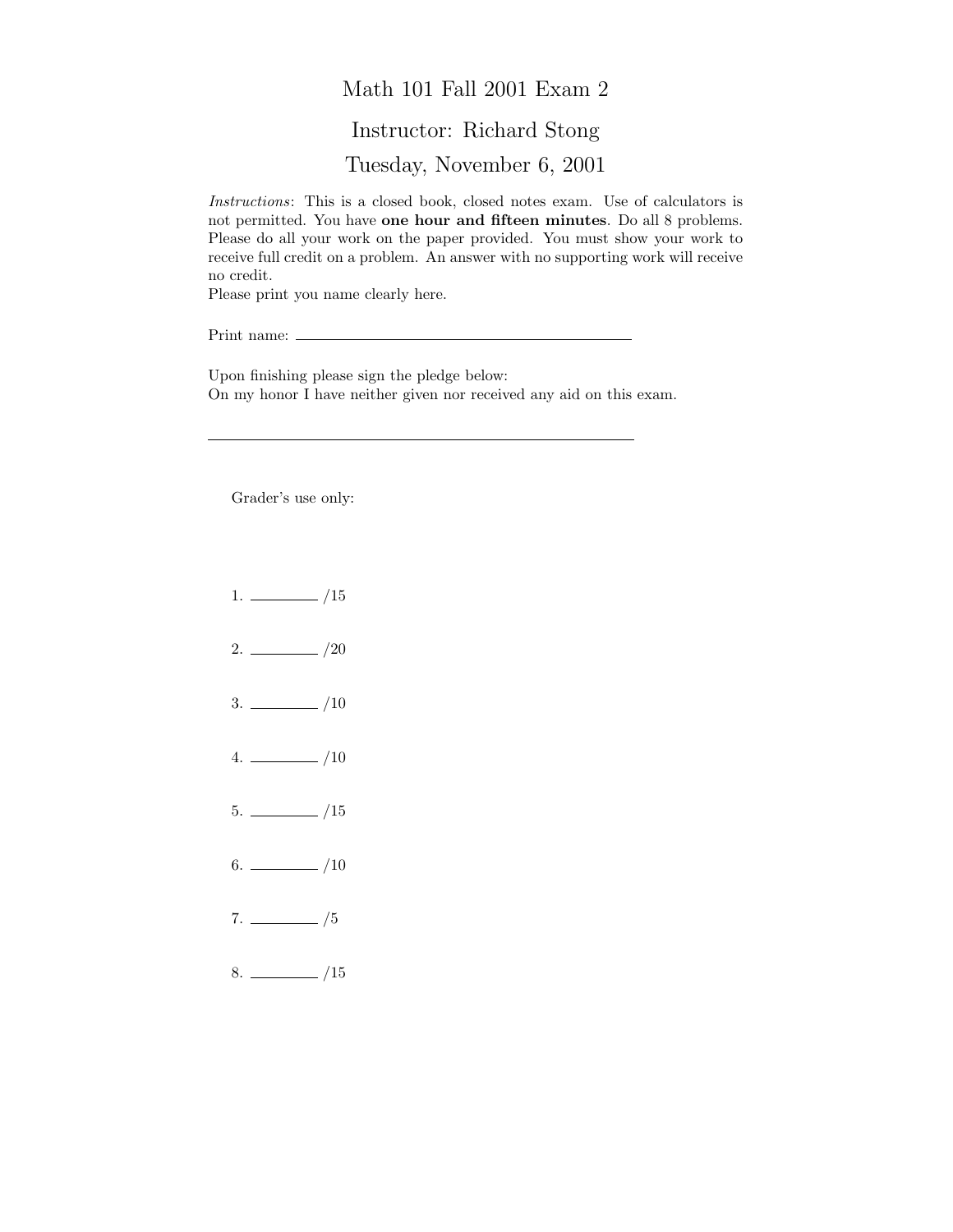- 1. [15 points] Find the following limits, if they exist.
	- (a)  $\lim_{x \to 0} \frac{e^{2x} 1 2x}{x^2}$

(b)  $\lim_{x \to \pi} \cos(x/2) \cot(x)$ 

(c)  $\lim_{x\to 0} (1-3x)^{1/(2x)}$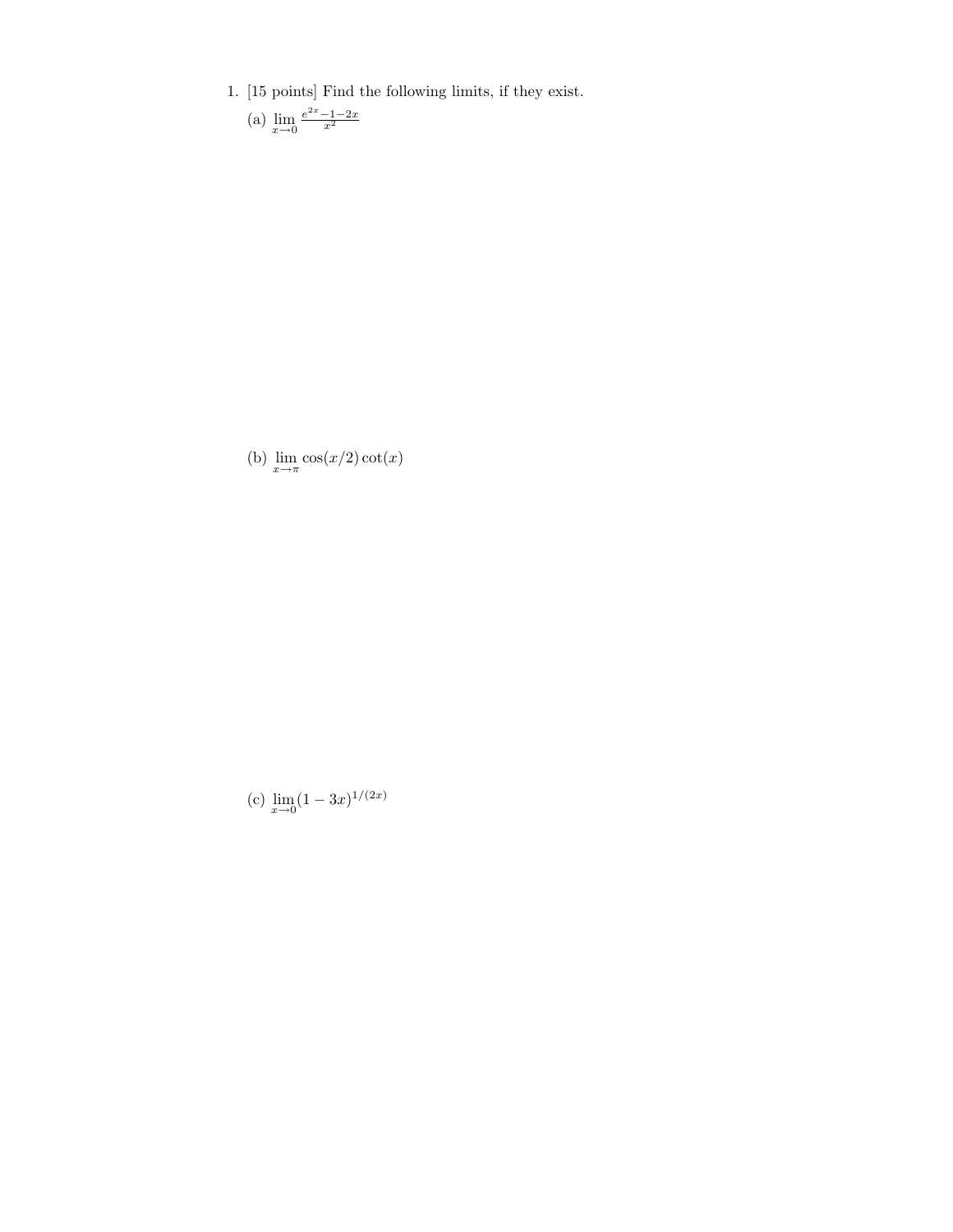2. [20 points] Find the derivatives of the following functions.

(a)  $f(x) = x^2 e^{\sin 2x}$ 

(b)  $g(t) = \sec(7t^2 + 1)$ 

(c)  $F(x) = \arcsin(\ln x)$ 

(d) 
$$
G(x) = x^{\sqrt{x}}
$$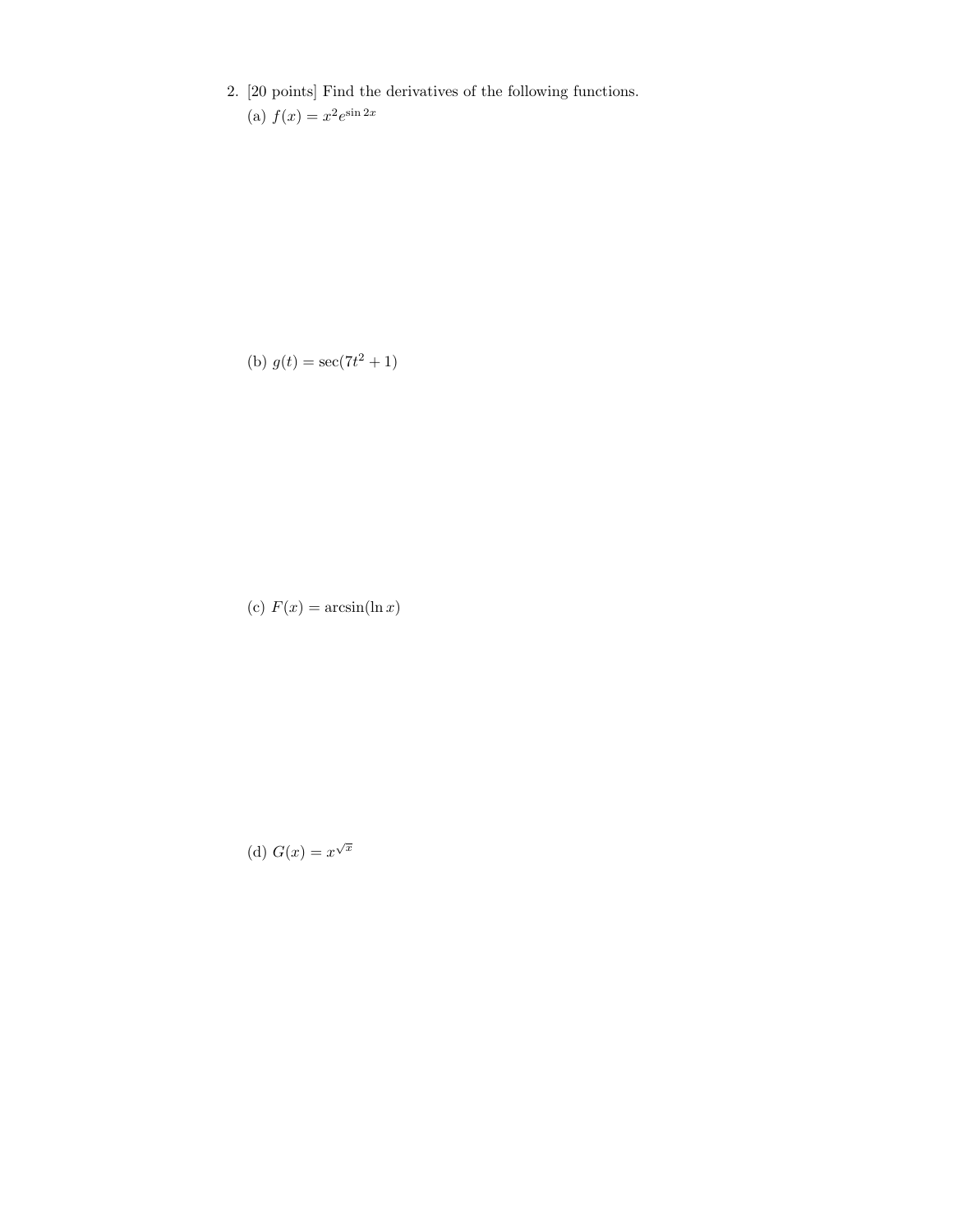3. [10 points] Find the first three derivatives of the following function:

$$
f(x) = \cos(2\sqrt{x})
$$

4. [10 points] The function  $y(x)$  is defined (implicitly) by the equation

$$
\sin(x + 2xy) = x^2 + y^2.
$$

Find  $\frac{dy}{dx}$ .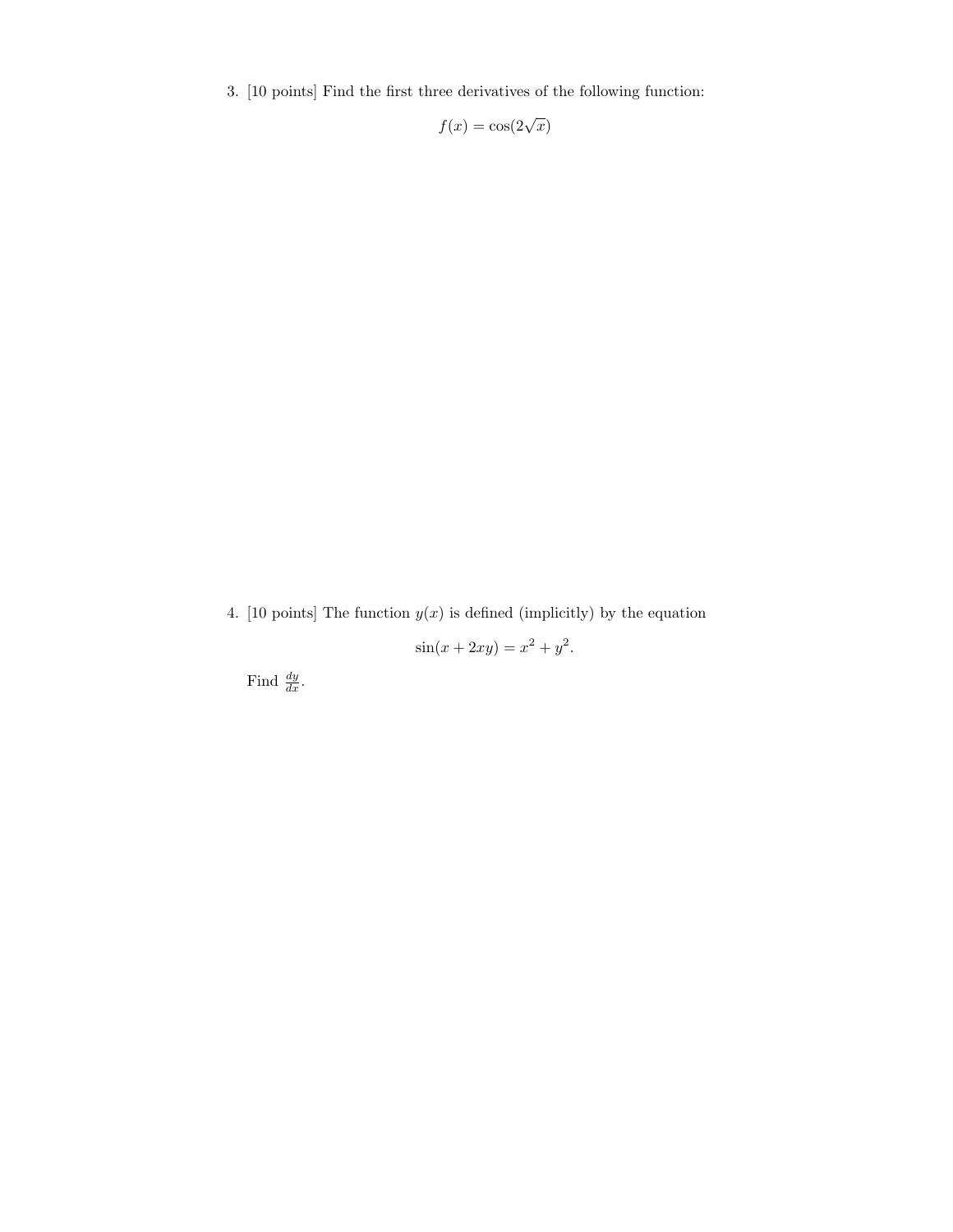5. [15 points] A kite is flying at an altitude of 80 ft and is carried horizontally by the wind at a rate of 5 ft/sec. At what rate is string released to maintain this flight when 100 ft of string has been released?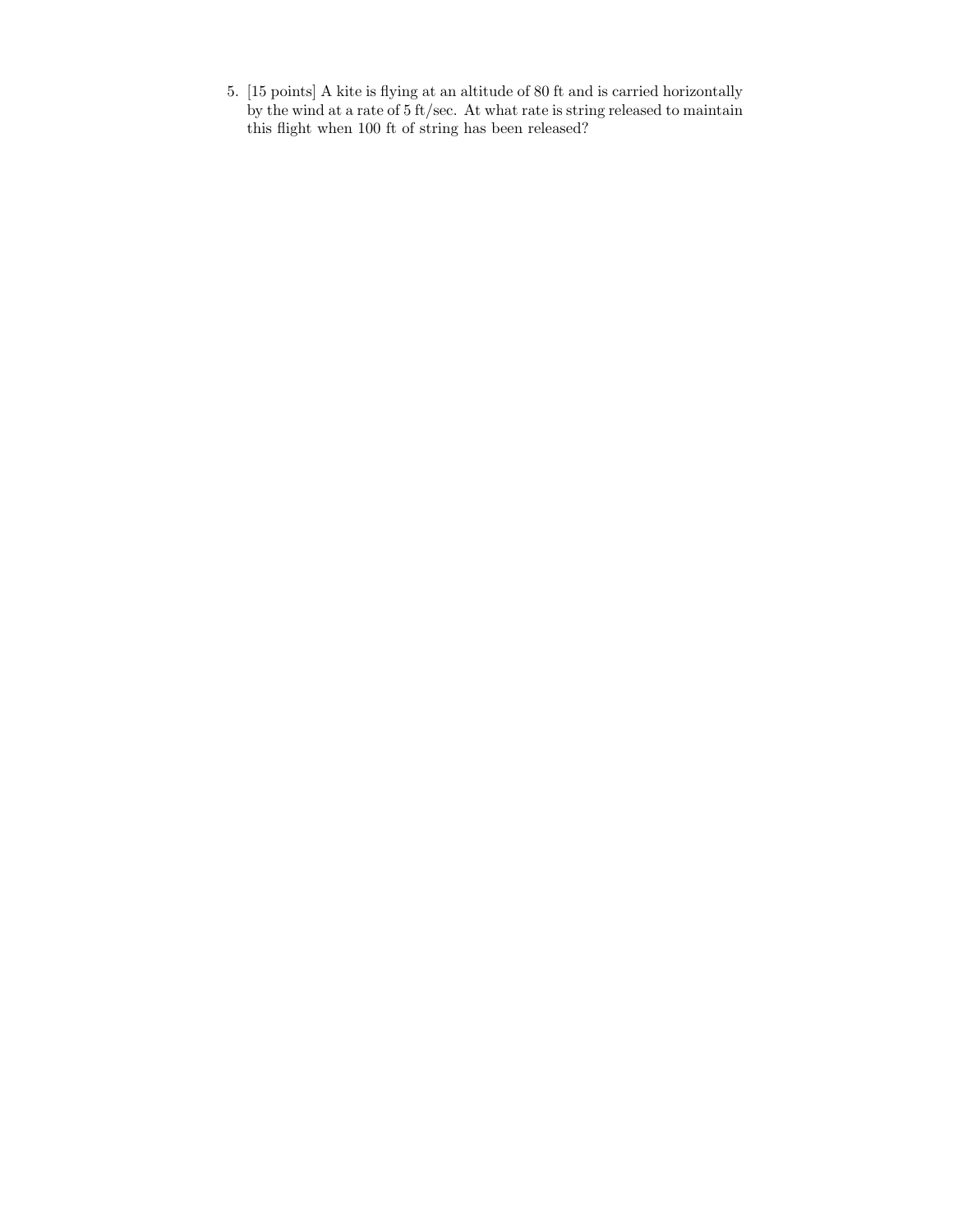6.  $[10 \text{ points}]$  A particle moves along the x-axis with acceleration function  $a(t) = \sin(t/2)$ , initial position  $x(0) = 3$ , and initial velocity  $v(0) = 0$ . Find the particle's position  $x(t)$  as a function of time.

7. [5 points] Express  $\sum_{n=1}^{\infty}$  $i=1$  $(2i - 1)^2$  as a polynomial in *n*.